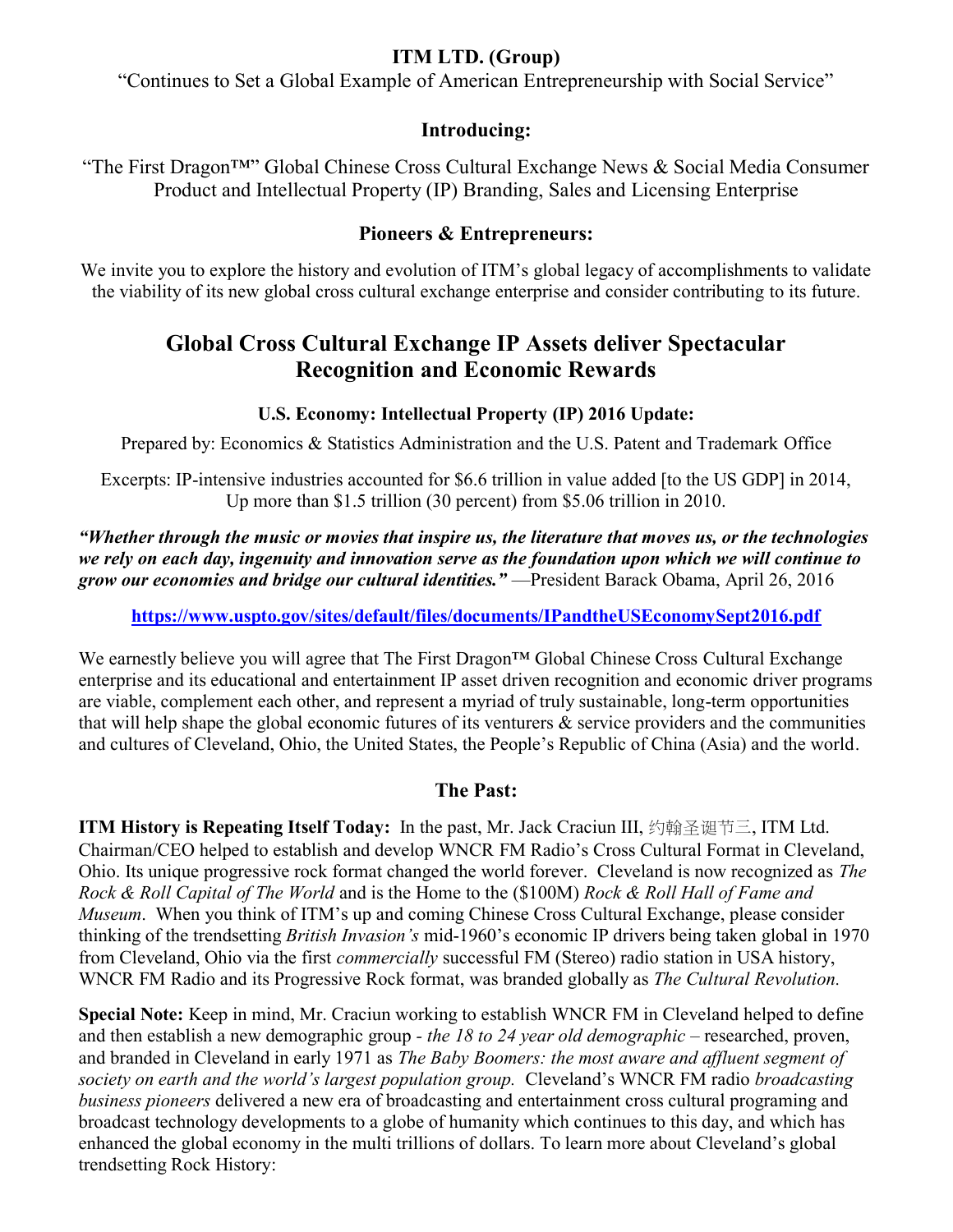#### **Introduction to ITM Ltd. and The First Dragon™ Global Chinese Cross Cultural Exchange**

#### **[http://itmltd.com/ITM-The-First-](https://www.youtube.com/watch?v=n2ytKABEXnE&feature=youtu.be)Dragon™-Video-Introduction**

**Global Purpose:** Working together, the ITM research, authorship and production teams have created the enterprise's *NEWSWORTHY* essence of cross cultural exchange in the fields of fine art, calligraphy, literature, and music to deliver eCommerce consumer product and intellectual property licensing sales that will educate and entertain a globe of humanity for decades.

The ITM Teams will be the first to tell the newsworthy story of the birth and evolution of Chinese Culture and Belief that precedes by millennia, and then parallels, the Culture and Belief of Judeo/Christian tradition. The unique phantasmagoria of intellectual property highlights the similarities and differences of the parallel traditions in ways that clarify their contributions to human culture and promote those ideas which foster understanding and respect.

**Branding:** The International News and Social Media Multiple Release Campaign will serve to introduce the world, through newsworthy education and entertainment, to "The First Dragon™" Enterprise, its copyrighted phantasmagoria of 19 Golden Fire Characters, their Collectable Consumer Product lines, and related Intellectual Property Licensing Programs.

**Historically:** ITM has accomplished similar complex entrepreneurial cross cultural exchange objectives in the past which have defined new global demographic groups and delivered new broadcasting Media networks that merged cultures, which, through education and entertainment, established new manufacturing and expendable income ratios within industrialized and third-world nations around the world. Such endeavours included marketing US culture and even its military contributions to advance a global appreciation for our nation's commitment to enhance the human condition around the world.

**Validates:** The global viability, newsworthy values, frequency and sustainability of the "recognition  $\&$ economic" reward drivers of "The First Dragon™" global branding and merchandising of its *PROPRIETARY* fine art & calligraphy (limited editions in multiple medias), literature, music suites, and related eCommerce consumer product and Intellectual Property licensing sales of its 19 Golden Fire Characters, their stories and cultural contributions.

**Corporate Structure & Enterprise Economic Drivers of The First Dragon™ Ltd.:** To enhance the viable recognition and economic reward scenarios promised by The First Dragon™ Enterprise, ITM developed its entrepreneurial business model through on-going global market and demographic research to establish a corporate structure as follows: four symbiotic wholly owned corporate entities, **The First Dragon™ Ltd., The First Dragon Publishing™ Ltd., The First Dragon Foundation™ Ltd. and The Future of Medicine, Inc.**

As an example: A primary function of The First Dragon Foundation™ Ltd. is merging Chinese Traditional Medicine with western pharmacology (this new trend is just beginning), integrative medicine and clinical research. The resulting products then become asset contributors to The Future of Medicine Inc. and the Foundation. In those fields of medicine, ITM is dealing with the world's leaders.

#### **Link to: ITM The First Dragon Foundation Ltd & The Future of Medicine Introduction: [http://itmltd.com/Introduction-to-The-First-Dragon-Foundation-Ltd-&-The-Future-of-Medicine-](http://itmltd.com/Introduction-to-The-First-Dragon-Foundation-Ltd-&-The-Future-of-Medicine-Inc.pdf)[Inc.pdf](http://itmltd.com/Introduction-to-The-First-Dragon-Foundation-Ltd-&-The-Future-of-Medicine-Inc.pdf)**

Similarly, Intellectual Property content developers from other fields, including literature, art, calligraphy and music, have created a phantasmagoria of newsworthy Intellectual Property assets of the *for-profit* and *non-profit* entities of The First Dragon™ Ltd.